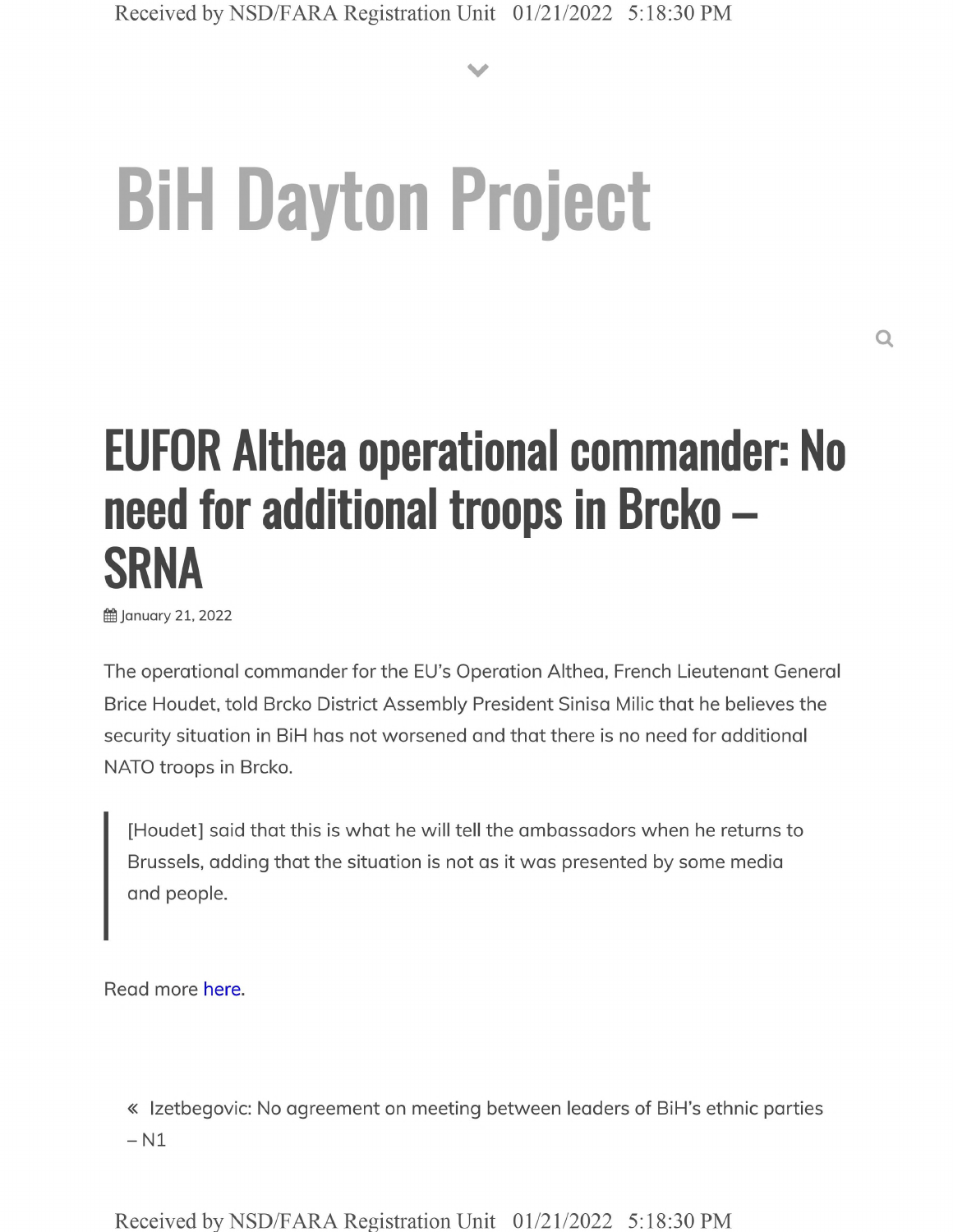Dodik welcomes US support for projects in RS-N1 »

#### RELATED POSTS



### **Dodik welcomes US support for projects in RS - <sup>N</sup>**

**曲 January 21, 2022** 



**Izetbegovic: No agreement on meeting between leaders of BiH's ethnic parties - N1 曲 January 20, 2022**